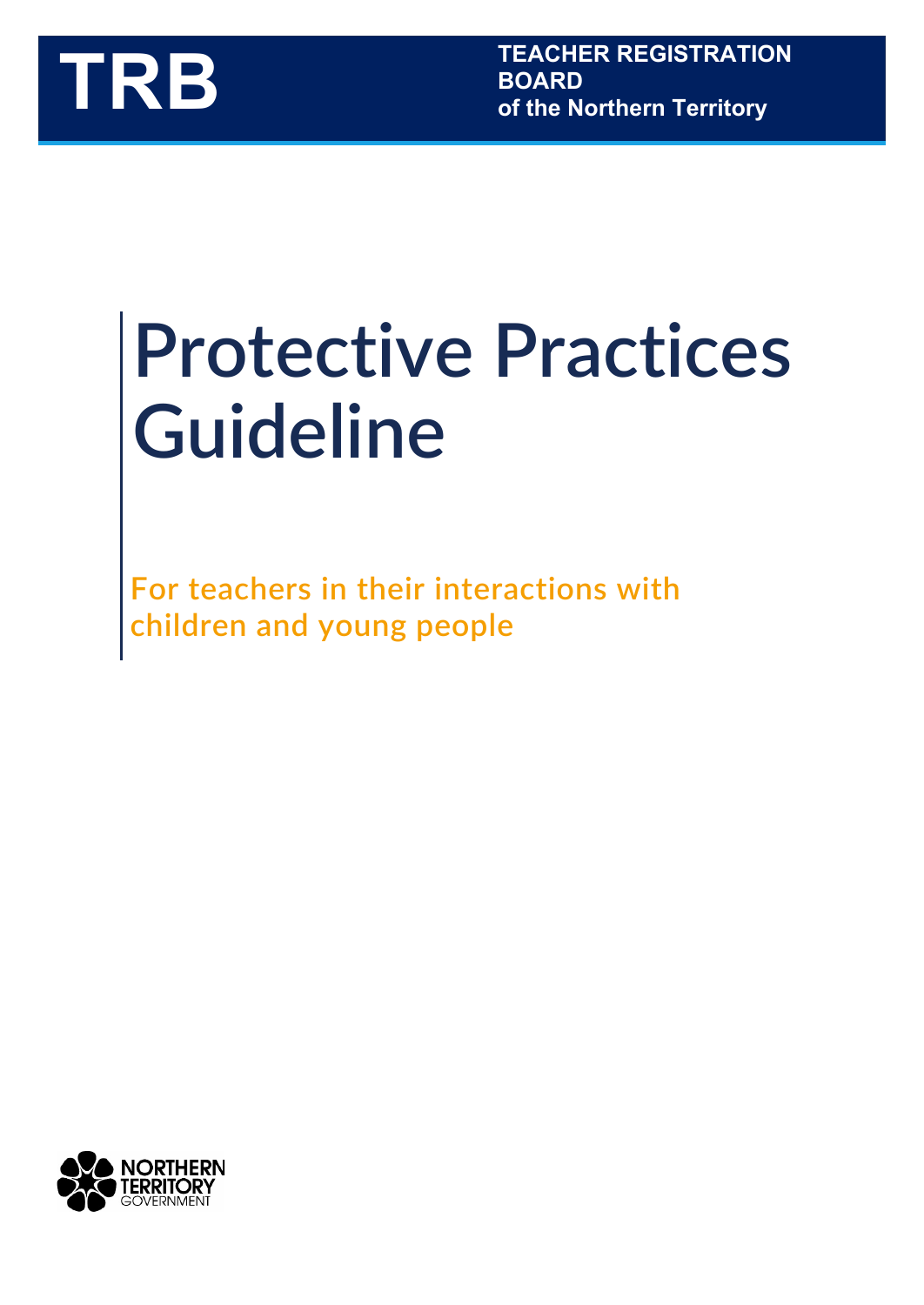## <span id="page-1-0"></span>**Acknowledgments**

Grateful acknowledgment is made of material provided by: Catholic Education Office Diocese of Parramatta

Protective practices for staff in their relationships with students, 2004

Grateful acknowledgment is made of material provided by: Government of South Australia, Department of Education and Children's Services Protective practices for staff in their interactions with children and young people: guidelines for staff working or volunteering in education and care settings, 2011. Acknowledgement is further made of the input of the South Australian Department for Education and Child Development, the Catholic Education South Australia and the Association of Independent Schools of South Australia in the preparation of that document.

Grateful acknowledge is made for the contribution of the members of the Professional Conduct Reference Committee of the Teacher Registration Board of the Northern Territory in editing and revising this document for application in the Northern Territory.

For further information, contact:

**Teacher Registration Board of the Northern Territory** GPO Box 1675 Darwin NT 0801

Document Review:

| <b>Month</b> | Yearˈ |
|--------------|-------|
| June         | 2005  |
| April        | 2009  |
| September    | 2011  |
| June         | 2020  |

#### **Copyright**

© 2020 Government of the Northern Territory of Australia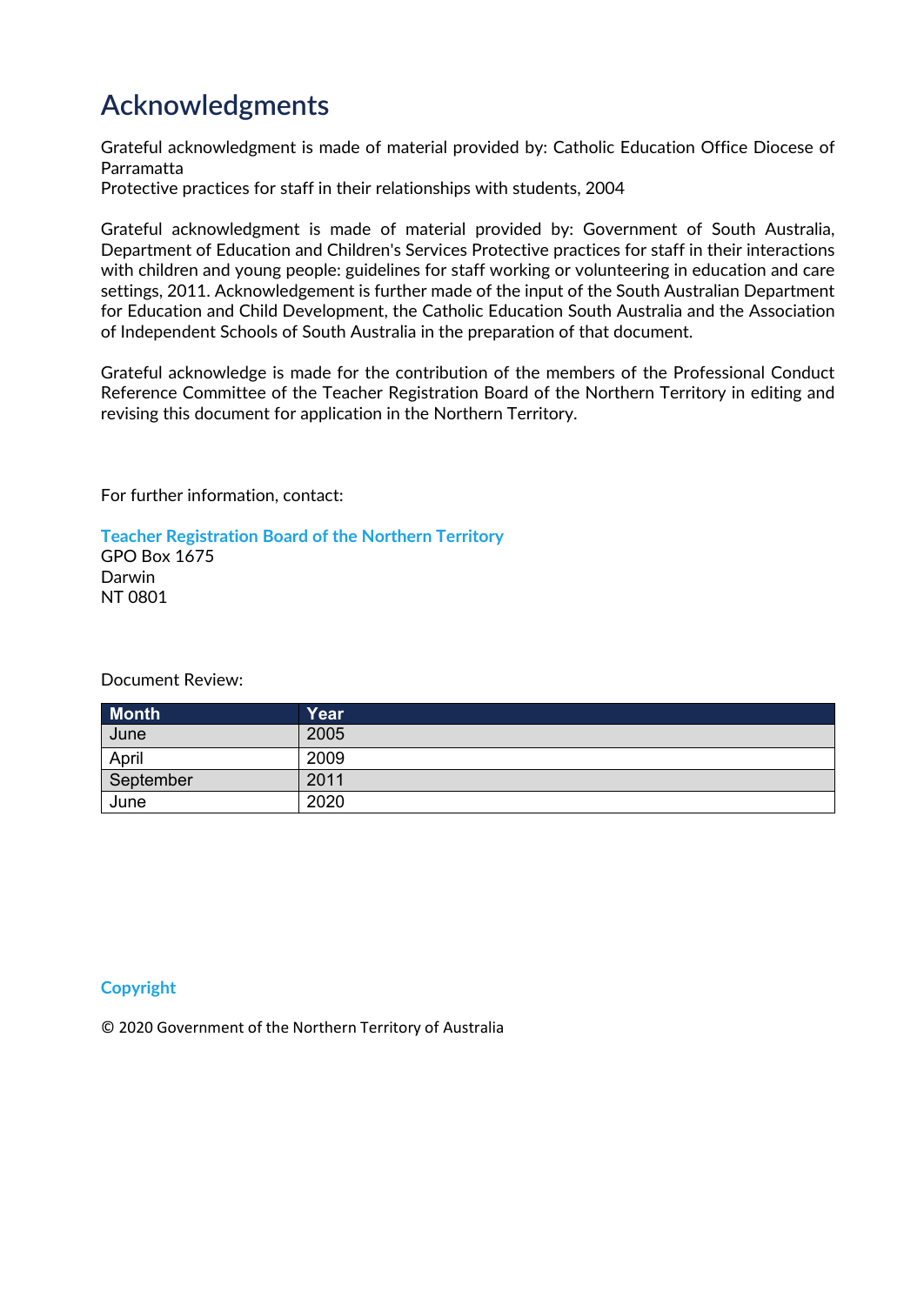#### <span id="page-2-0"></span>**Foreword**

The Teacher Registration Board of the Northern Territory (the Board) has a number of functions set out under Section 11 of the *Teacher Registration (Northern Territory) Act 2004 (*the Act). These functions include administering the scheme of registration, developing professional standards, supporting quality teaching and educational leadership and researching and promoting best practice in teaching in the Territory.

Mindful of these functions, the Board has compiled these guidelines to provide advice to teachers for the establishment of positive, caring and respectful relationships with children and young people in educational settings. The main intent of this document is to promote an enhanced understanding among the teaching profession in the Northern Territory of appropriate relationship boundaries and thereby help to safeguard the emotional and physical safety and wellbeing of children and young people. Respecting these boundaries will assist teachers to feel confident about meeting their responsibilities to children and young people and about meeting the expectations of the professional community in which they work.

The Northern Territory has a diverse range of schools in a diverse range of contexts. These contexts are influenced by geographic location, cultural background, language differences, size and access to networks and services. Northern Territory Schools include urban, rural, regional, remote, and very remote setting. Regardless of context it is always incumbent on teachers to maintain positive, caring and respectful practices in their interactions with the children and young people in their care.

Following these guidelines will contribute to safer, happier and more successful education and care environments for all the people who learn and work in them.

Koven Blanchfield

**Karen Blanchfield** Chair, Teacher Registration Board of the Northern Territory

MEGARAIC

**Maree Garrigan** Director, Teacher Registration Board of the Northern Territory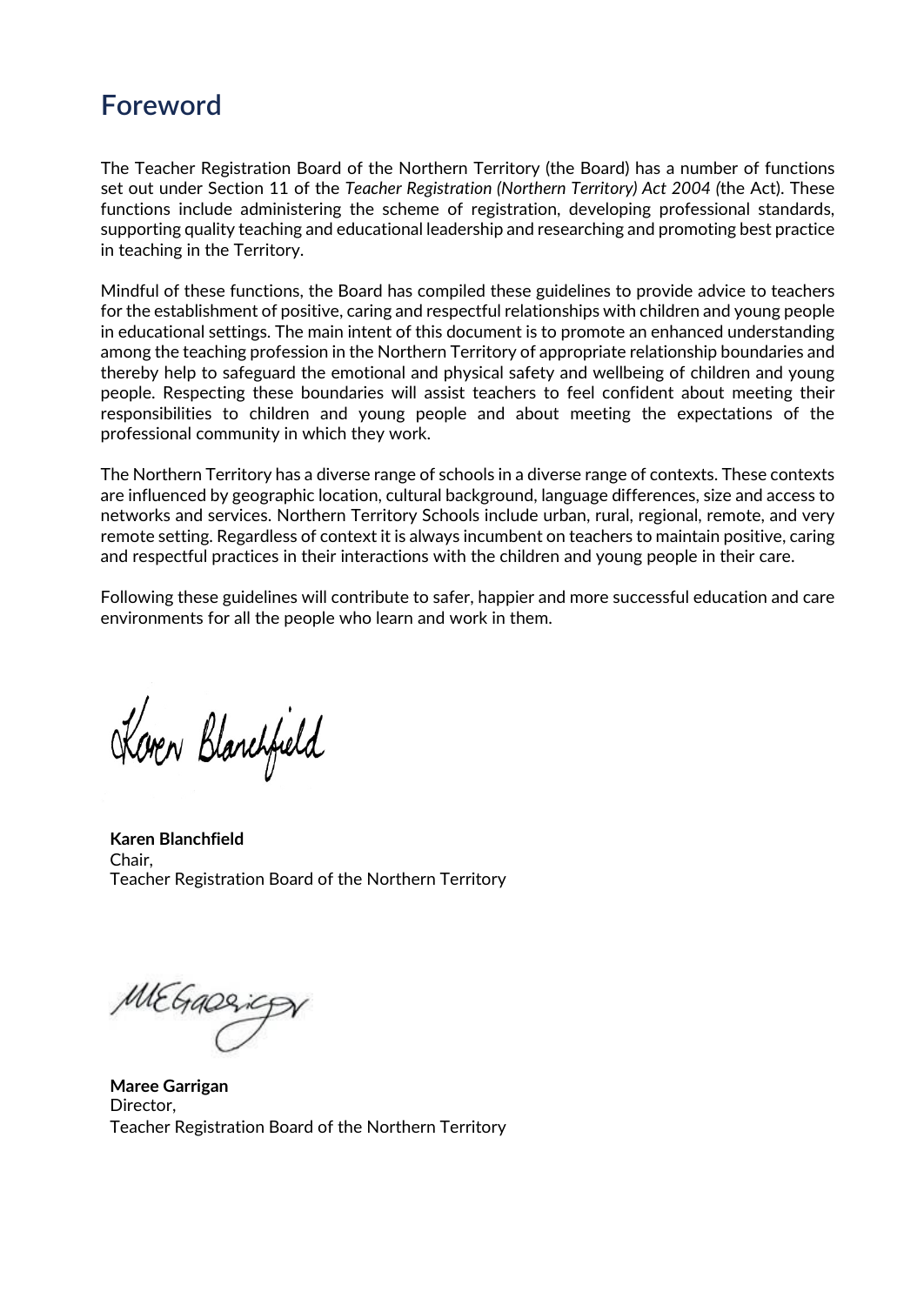## **Protective Practices Guidelines**

## Contents

| 7. Working with children and young people with additional needs or disabilities 16 |  |
|------------------------------------------------------------------------------------|--|
|                                                                                    |  |
|                                                                                    |  |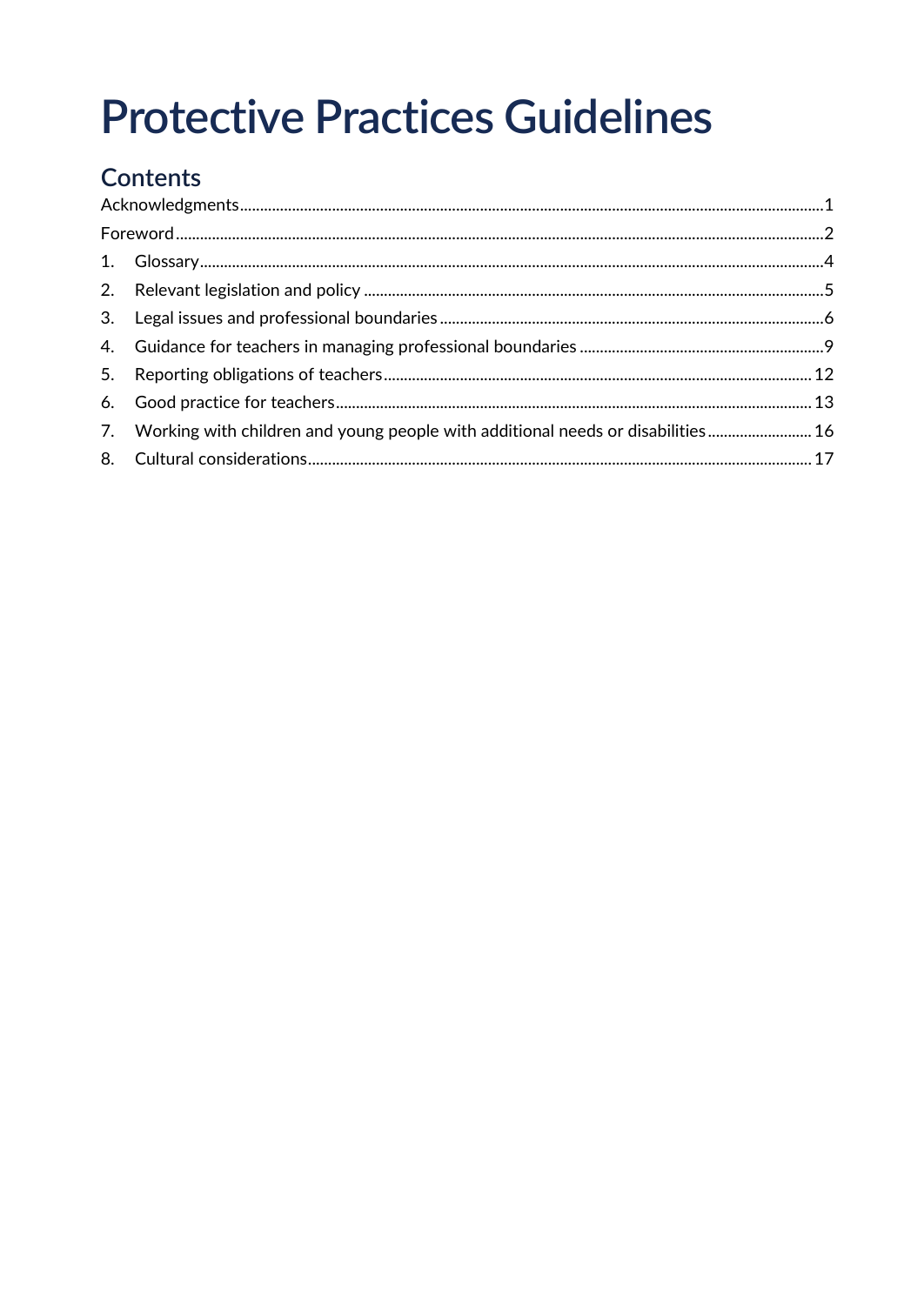## <span id="page-4-0"></span>**1. Glossary**

For the purposes of this document the following definitions apply:

| <b>Teacher</b>     | As defined in the Act, and for the purposes of these guidelines, a teacher is a person<br>who is qualified to program and deliver a course of instruction and to assess the<br>work of students in relation to that course of instruction |
|--------------------|-------------------------------------------------------------------------------------------------------------------------------------------------------------------------------------------------------------------------------------------|
| <b>Site</b>        | All schools and preschools and associated boarding facilities, alternative education<br>centres or off site learning programs, out of school hours care and vacation care<br>services                                                     |
| <b>Site leader</b> | The individual who has responsibility for the welfare of children and young people<br>on that site; for example, the principal, director, manager; or the person to whom<br>the site leader has delegated relevant authorities            |
| <b>Children</b>    | All children and young people enrolled at or attending the education sites as<br>defined in this document                                                                                                                                 |
| <b>Parents</b>     | Adults who have the parenting responsibility for children and young people,<br>including biologi cal parents, step-parents, legal guardians and extended family<br>members such as grandparents                                           |
| <b>The Act</b>     | Unless otherwise stated this refers to the Teacher Registration (Northern Territory)<br>Act 2004                                                                                                                                          |
| <b>The Board</b>   | This refers to the Teacher Registration Board of the Northern Territory                                                                                                                                                                   |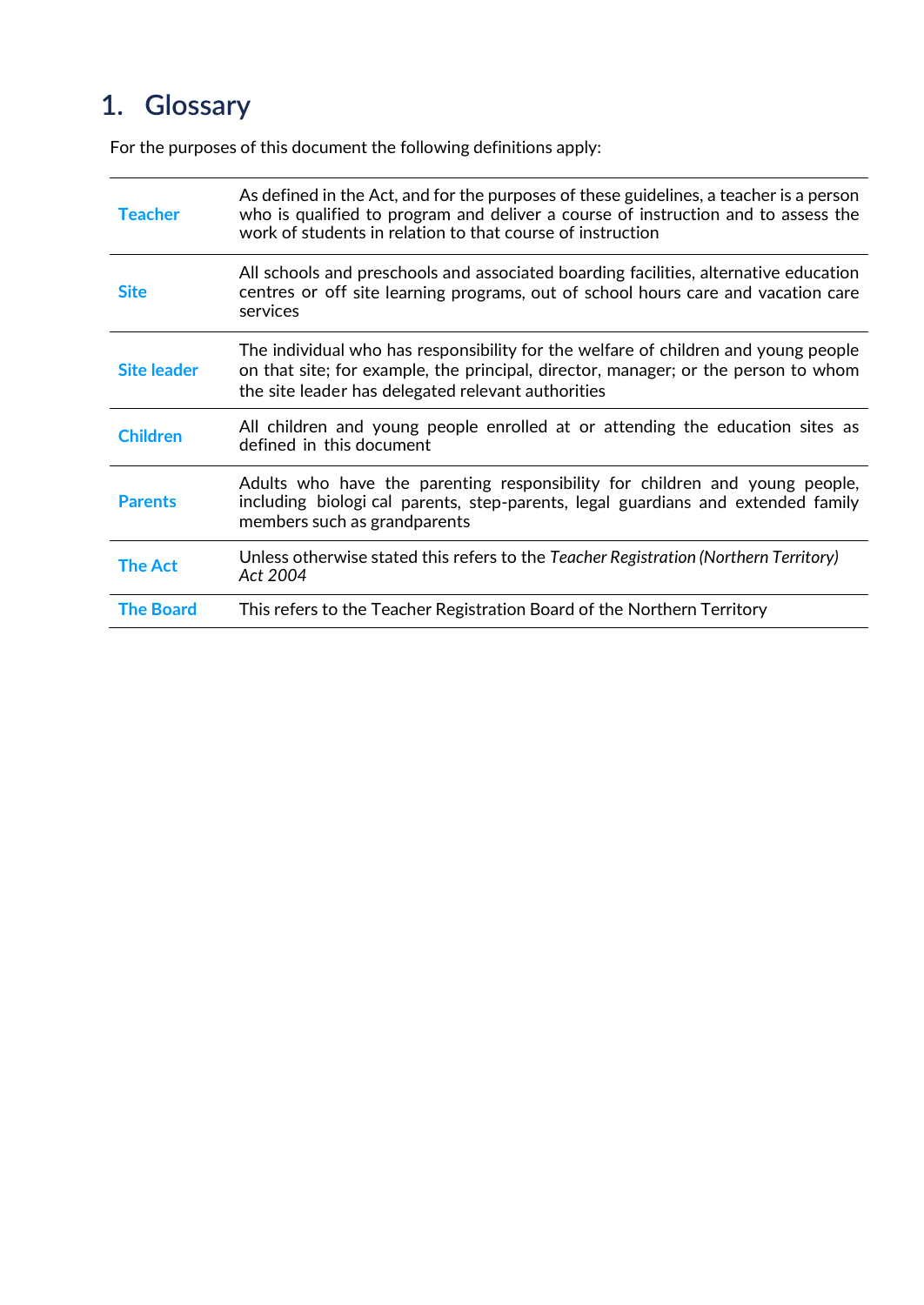## <span id="page-5-0"></span>**2. Relevant legislation and policy**

| <b>United Nations</b><br><b>Convention on</b><br>the Rights of the Child | The Convention enshrines the entitlement of all children, regardless of race,<br>colour, sex, religion or nationality, to be protected from sexual abuse, to access<br>measures to promote physical and psychological recovery if they are abused,<br>to have their opinions heard about matters that affect them, to receive and<br>share information, and to be treated with dignity if disciplined.                                                                                                                                                                                                                                                                                                                                                                                                                                                                                                                                                                                                                                                                                                                                 |
|--------------------------------------------------------------------------|----------------------------------------------------------------------------------------------------------------------------------------------------------------------------------------------------------------------------------------------------------------------------------------------------------------------------------------------------------------------------------------------------------------------------------------------------------------------------------------------------------------------------------------------------------------------------------------------------------------------------------------------------------------------------------------------------------------------------------------------------------------------------------------------------------------------------------------------------------------------------------------------------------------------------------------------------------------------------------------------------------------------------------------------------------------------------------------------------------------------------------------|
| <b>Law Relevant</b><br>legislation includes:                             | The Care and Protection of Children Act 2007 defines harm and exploitation of<br>children, mandates reporting, by any person, of a belief that a child has<br>suffered harm or exploitation or is likely to suffer harm or exploitation or a<br>belief that a child is (or is likely to be) a victim of a sexual offence and sets up<br>the scheme for the issuing of Working with Children Clearance Notices (Ochre<br>Cards).<br>The Criminal Code Act 1983 & Summary Offences Act 1923 provide for criminal<br>offences in the Northern Territory.<br>The Anti-Discrimination Act 1992 defines sexual harassment and provides a<br>complaint process through the NT Anti-Discrimination Commission.<br>The Sex Discrimination Act 1984 (Cth) defines sexual harassment and provides<br>a complaint process through the Australian Human Rights Commission.<br>The Teacher Registration (Northern Territory) Act 2004 establishes and<br>maintains a teacher registration system and professional standards for<br>teachers such that the profession is represented by individuals who are<br>competent and fit and proper to teach. |
| <b>Information Sharing</b><br><b>Guidelines</b>                          | Creates an information sharing framework to promote the safety and<br>wellbeing of children by allowing people such as teachers, registered foster<br>carers, doctors and child care workers ("Authorised Information Sharers") to<br>share information relating to the safety and wellbeing of a child without fear<br>of criminal or civil liability.                                                                                                                                                                                                                                                                                                                                                                                                                                                                                                                                                                                                                                                                                                                                                                                |
| <b>National Safe Schools</b><br><b>Framework</b>                         | National principles for the promotion of student wellbeing through safe,<br>supportive and respectful teaching and learning communities. The framework<br>makes it clear how people and organisations can request and receive<br>information from others who are helping a child and the child's family.                                                                                                                                                                                                                                                                                                                                                                                                                                                                                                                                                                                                                                                                                                                                                                                                                               |
| <b>National Quality</b><br><b>Framework</b>                              | The National Quality Framework (NQF) is a single compliance and quality<br>assurance system for education and care services, conducted and jointly<br>governed by all jurisdictions. In-scope services are long day care centres,<br>outside school hours care services, family day care schemes and preschools<br>(excluding mobile preschools). The NQF comprises of a uniform legislative<br>framework, an assessment and rating process (by which services are assessed<br>and given a publically available quality rating against the seven quality areas in<br>the National Quality Standard) and a governance structure including a<br>regulatory authority in each jurisdiction and a national authority to oversee<br>the consistency of application.                                                                                                                                                                                                                                                                                                                                                                         |
| <b>National Principles</b><br>for Child-Safe<br>organisations            | The Council of Australian Governments (COAG) endorsed National Principles<br>for Child Safe Organisations in line with the recommendations of the Royal<br>Commission into Institutional Responses to Child Sexual Abuse. The national<br>endorsement of child safety principles means that every organisation in<br>Australia that works or engages with children in any way, will have to ensure<br>they provide a safe environment, where children are protected from harm.                                                                                                                                                                                                                                                                                                                                                                                                                                                                                                                                                                                                                                                         |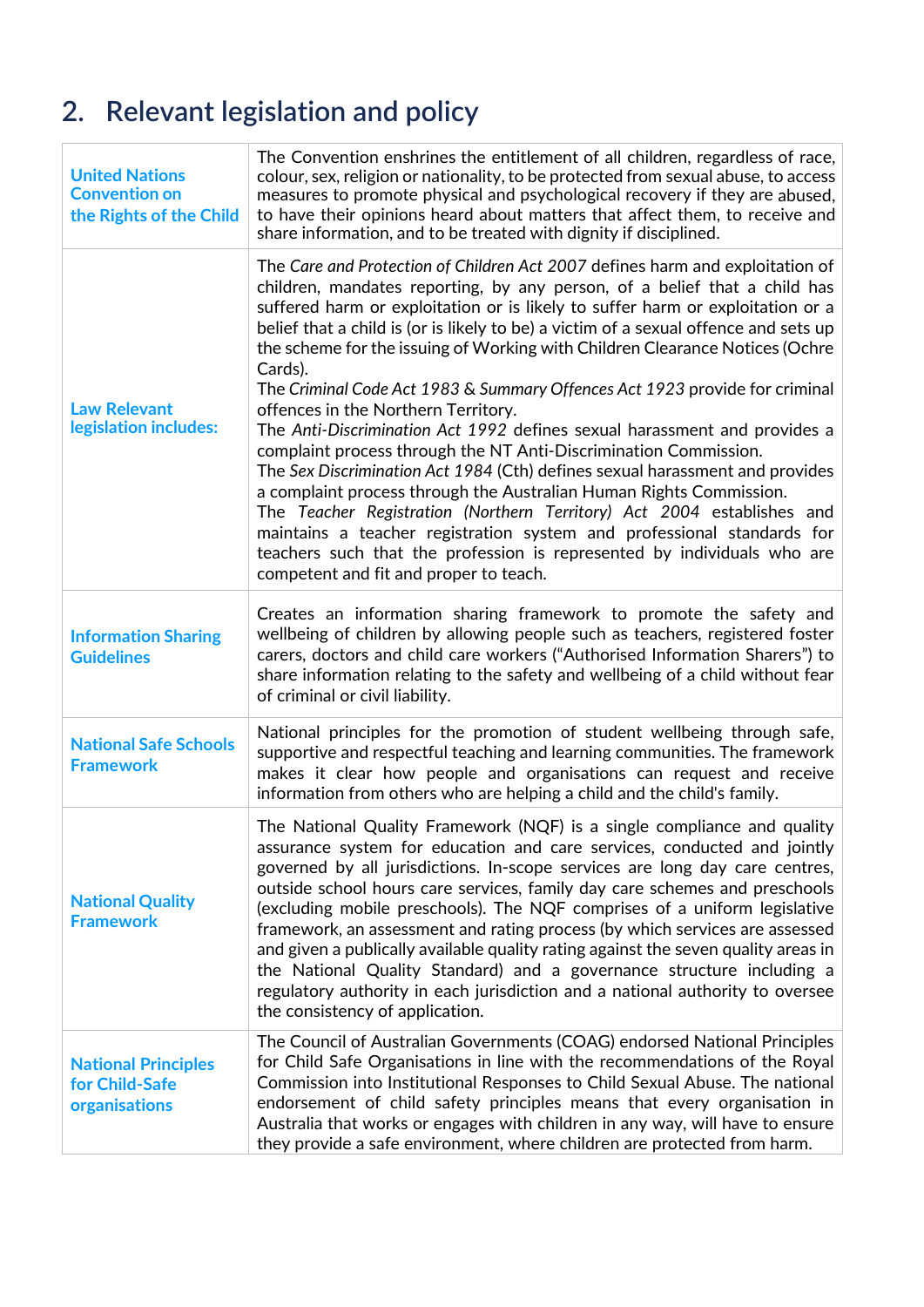## <span id="page-6-0"></span>**3. Legal issues and professional boundaries**

#### **Duty of care**

In the education and care context, Duty of Care is a common law concept that refers to the responsibility of teachers to provide children and young people with an adequate level of protection against harm and/or injury. It is usually expressed as a duty to take reasonable care to protect children and young people from all reasonably foreseeable risk of harm and/or injury. The question of what constitutes reasonable care in any given case will be determined objectively by a court and will depend on the individual circumstances of each case.

The courts have found that the standard of care owed by education and care providers to children and young people is very high. In their relationships with children and young people, teachers are required to ensure that the physical and emotional welfare of children and young people is safeguarded, and that their own behaviour is guided by this duty of care both within and beyond the education and care setting. It is recommended that teachers refer to any documents on duty of care published by employers.

#### **Legislation**

Teacher misconduct can represent a breach of any of the following legislation:

- *Care and Protection of Children Act 2007* failure to make a mandatory report
- *Criminal Code Act 1983* criminal offences
- *Anti-Discrimination Act 1992* sexual harassment
- *Sex Discrimination Act 1984* (Cth) sexual harassment
- *Teacher Registration (Northern Territory) Act 2004* failure to meet the fit and proper person to teach eligibility criteria for registration
- *Public Sector Employment and Management Act 1993* breaches of discipline, such as negligence, improper conduct (for public sector employees only)

#### **Professional boundaries**

Education relies on the fostering of positive relationships between adults and children and young people. Learning and care settings are places where teachers can have significant influence in the lives of children and young people because the relationship involves regular contact over relatively long periods of time. These features of education make it extremely important that teachers understand how to foster positive relationships in ways that do not compromise children and young people's welfare.

Professional boundary violations by teachers represent a breach of trust, a failure to meet a duty of care to children and young people, and may be regarded by their employer as a failure to follow conduct requirements. When teachers violate boundaries they risk:

- Harmful consequences for the child or young person
- Seriously undermining their professional reputation and the confidence of the education or care community in their suitability to work with children and young people
- Seriously undermining the learning process
- Formal directions or other disciplinary action from their employer or registering/regulating authority
- Criminal Prosecution

Any concern a teacher has about whether a situation may compromise or breach a professional relationship should be discussed with the site leader and an approved plan of action developed and followed.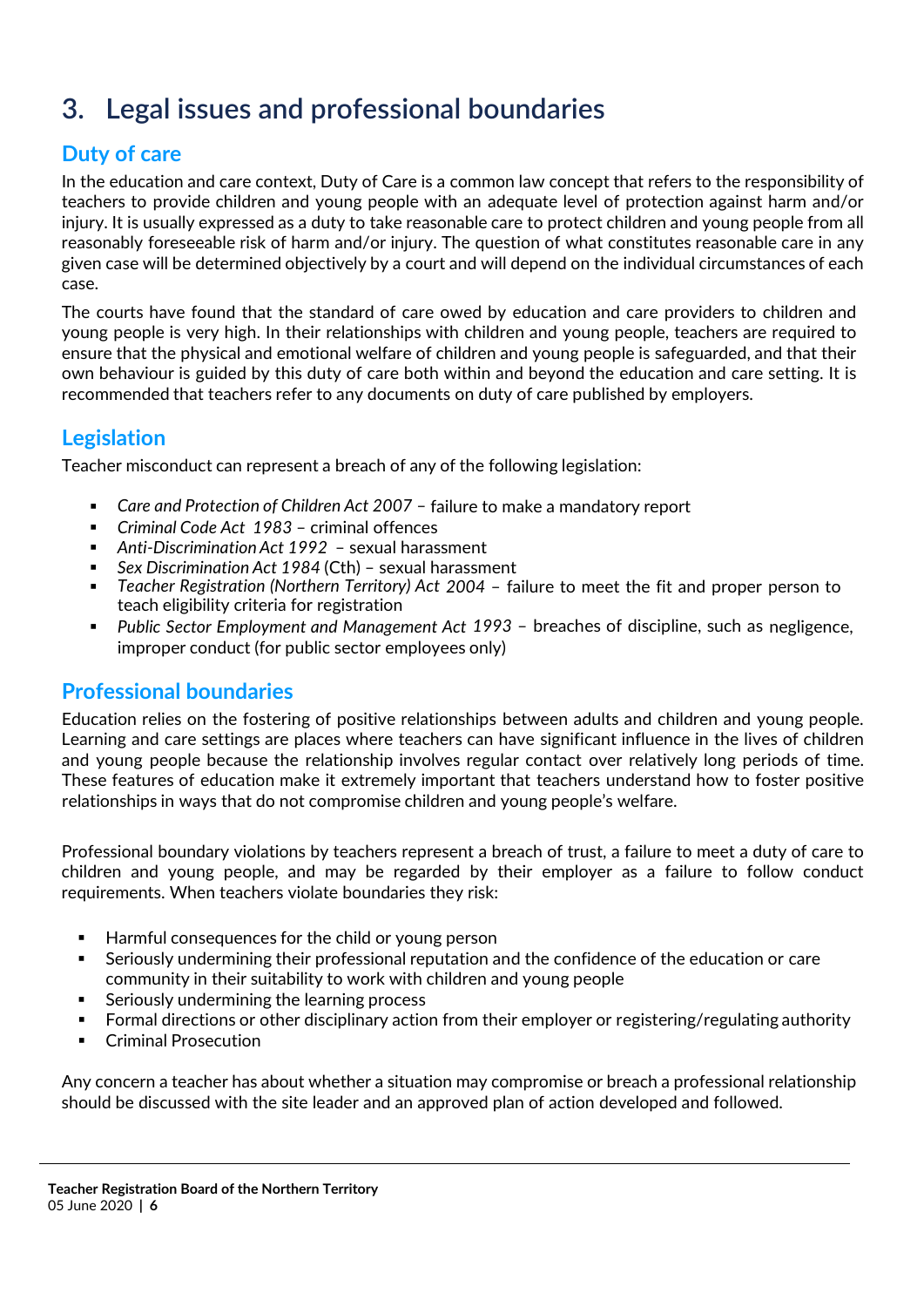The professional boundaries outlined in these guidelines apply beyond specific education sites and beyond specific cohorts of children and young people. For example, where teachers are participating or have participated in interschool sport events or combined school trips or camps, they are expected to respect professional boundaries with all children and young people involved in those activities. The following examples will assist teachers in establishing and maintaining expected boundaries. This list is not exhaustive.

| <b>Boundary</b>                                             | <b>Example of violation</b>                                                                                                                                                                                                                                                                                                                                                                                                                                                                                                                                                                                                                                                                                                                                                                                                                                                                                                                                                                                                                                                                                                                                           |
|-------------------------------------------------------------|-----------------------------------------------------------------------------------------------------------------------------------------------------------------------------------------------------------------------------------------------------------------------------------------------------------------------------------------------------------------------------------------------------------------------------------------------------------------------------------------------------------------------------------------------------------------------------------------------------------------------------------------------------------------------------------------------------------------------------------------------------------------------------------------------------------------------------------------------------------------------------------------------------------------------------------------------------------------------------------------------------------------------------------------------------------------------------------------------------------------------------------------------------------------------|
| <b>Communication</b>                                        | Inappropriate comments about a child/young person's<br>appearance, including excessive flattering comments<br>Inappropriate conversation or enquiries of a sexual nature<br>$\bullet$<br>(e.g. questions about a child or young person's sexuality or<br>his/her sexual relationship with others)<br>Disrespectful or discriminatory treatment of, or manner<br>$\bullet$<br>towards, young people based on their perceived or actual<br>sexual orientation<br>Use of inappropriate pet names<br>$\bullet$<br>Vilification or humiliation<br>$\bullet$<br>Jokes or innuendo of a sexual nature<br>$\bullet$<br>Obscene gestures and language<br>$\bullet$<br>Facilitating/permitting access to pornographic material<br>$\bullet$<br>Facilitating/permitting access to sexually explicit material<br>that is not part of endorsed curriculum<br>Failing to intervene in sexual harassment of children and<br>$\bullet$<br>young people<br>Correspondence of a personal nature via any medium (e.g.<br>phone, text message, letters, email, internet postings) that is<br>unrelated to the teacher's role. This does not include class<br>cards/bereavement cards etc. |
| <b>Personal disclosure</b>                                  | Discussing personal lifestyle details of self, other staff or children and<br>young people unless directly relevant to the learning topic and with<br>the individual's consent                                                                                                                                                                                                                                                                                                                                                                                                                                                                                                                                                                                                                                                                                                                                                                                                                                                                                                                                                                                        |
| <b>Physical contact</b>                                     | Unwarranted or unwanted touching of a child or young person<br>personally or with objects (e.g. pencil or ruler)<br>Corporal punishment (physical discipline, smacking etc.)<br>Initiating, permitting or requesting inappropriate or unnecessary<br>physical contact with a child or young person (e.g. massage, kisses,<br>tickling games) or facilitating situations which unnecessarily result in<br>close physical contact with a child or young person<br>Inappropriate use of physical restraint                                                                                                                                                                                                                                                                                                                                                                                                                                                                                                                                                                                                                                                               |
| <b>Targeting individual</b><br>children and young<br>people | Tutoring (outside education sector's directions or knowledge)<br>Giving personal gifts or special favours<br>Singling the same children and young people out for special duties or<br>responsibilities<br>Offering overnight/weekend/holiday care of children and young<br>people as respite to parents (unless employed by a respite<br>organisation and with the site leader's knowledge)                                                                                                                                                                                                                                                                                                                                                                                                                                                                                                                                                                                                                                                                                                                                                                           |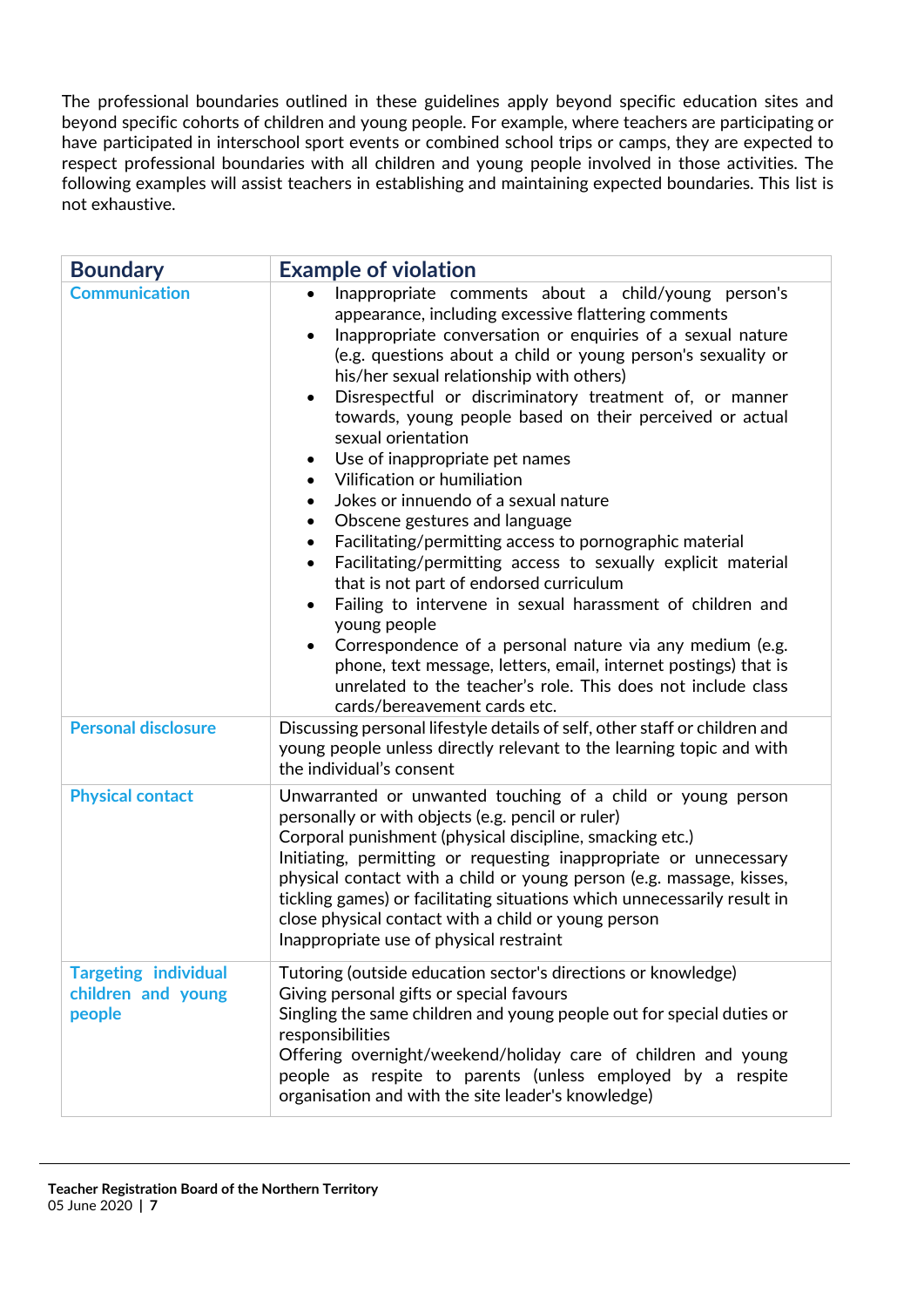| <b>Role</b>        | Adopting an ongoing welfare role that is beyond the scope of their<br>position or that is the responsibility of another staff member (e.g. a<br>counsellor) or an external professional, and that occurs without the<br>permission of senior staff<br>Photographing, audio recording or filming children or young people<br>via any medium when not authorised by the site leader to do so and<br>without required parental consent<br>Using personal rather than school equipment for approved activities,<br>unless authorised by the site leader to do so.                                                                                                                                                                                                                                                                                                                                                                                                                                                                      |
|--------------------|------------------------------------------------------------------------------------------------------------------------------------------------------------------------------------------------------------------------------------------------------------------------------------------------------------------------------------------------------------------------------------------------------------------------------------------------------------------------------------------------------------------------------------------------------------------------------------------------------------------------------------------------------------------------------------------------------------------------------------------------------------------------------------------------------------------------------------------------------------------------------------------------------------------------------------------------------------------------------------------------------------------------------------|
| <b>Place</b>       | Inviting/allowing/encouraging children and young people to attend<br>the teacher's home (see Working in Northern Territory Schools)<br>without the site leader's authority<br>Allowing children and young people access to a teacher's personal<br>internet locations (e.g. social networking sites)<br>Attending children and young people's homes or their social<br>gatherings without the site leader's authority (except when<br>legitimate reasons apply - see Working in Northern Territory<br>Schools) Being alone with a child or young person outside of a<br>teacher's responsibilities without the site leader's authority<br>Entering change rooms or toilets occupied by children or young<br>people when supervision is not required or appropriate<br>Transporting a child or young person unaccompanied without the<br>site leader's authority<br>Using toilet facilities allocated to children and young people<br>Undressing using facilities set aside for children and young people, or<br>in their presence. |
| <b>Possessions</b> | Correspondence or communication (via any medium) to or from<br>children and young people where a violation of professional<br>boundaries is indicated and where the correspondence has not been<br>provided to the site leader by the teacher<br>Still/moving images or audio recordings of children and young people<br>on personal equipment or kept in personal locations such as car or<br>home that have not been authorised by the site leader Uploading or<br>publishing still/moving images or audio recordings of children and<br>young people to any location, without parental and site leader's<br>consent                                                                                                                                                                                                                                                                                                                                                                                                             |

#### **Sexual relationships between legally consenting adults where a teacher-student relationship once existed**

Teachers should be aware that where a relationship develops with an ex-student, their employer is entitled to consider whether their actions suggest an abuse of their position as a teacher. Where there is a reasonable belief that the emotional intimacy of the relationship developed while the teacher-student relationship existed, a judgment that abuse of their position has occurred is likely. What are significant in teacher- student relationships are the differences in authority and power held by the teacher and levels of trust held by the student. These differences do not suddenly disappear at a specific point in time. They linger as an imbalance between the two individuals and as a potential impediment to their capacity to make decisions in their own and others' best interests.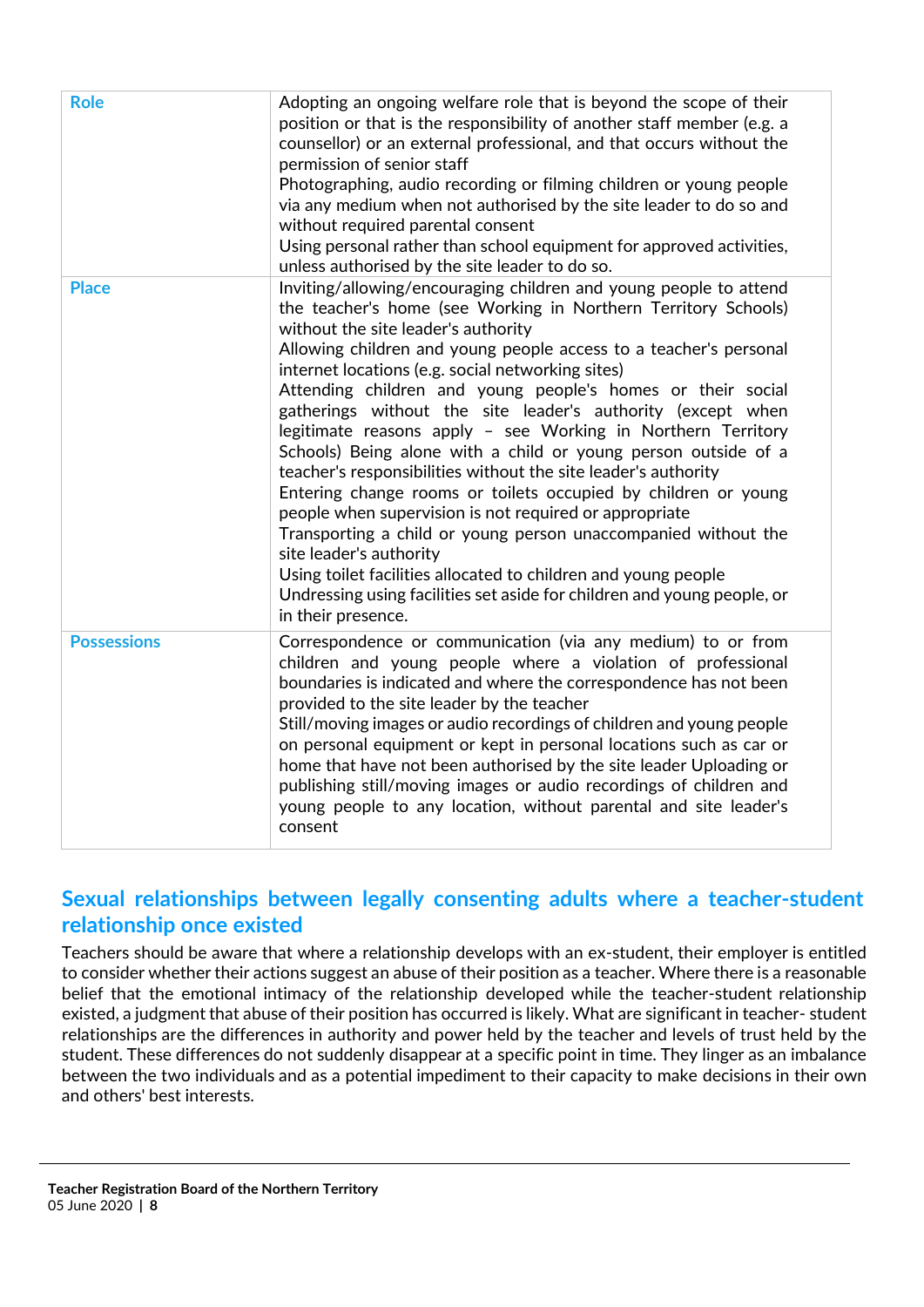Consequently, teachers cannot assume they will be protected from disciplinary action taken by their employer or registering/regulating authority because a relationship is claimed to have begun after the school term concluded or after exams finished.

The length of time between the conclusion of the teacher-student relationship and the beginning of an intimate relationship is only one of a number of critical factors employers or the Teacher Registration Board will take into consideration when judging the appropriateness of a teacher's conduct. Other significant factors include:

- The age difference between the teacher and the ex-student
- The developmental capacity of the ex-student
- The vulnerability of the ex-student
- Evidence of the nature of the relationship while the teacher-student relationship existed
- other concerns or allegations regarding the teacher's conduct

The following questions may assist teachers in recognising when professional and/or legal boundaries are at risk of being breached:

- Am I dealing in a different manner with a particular child or young person than with others under the same circumstances?
- Is my dress/availability/language/demeanour different from the normal with a particular child or young person?
- Would I modify my behaviour with a child or young person if a colleague were present?
- Would I judge my conduct negatively if I observed it in another adult?
- Is it possible that the consequences of my actions will have negative outcomes for children and young people?
- Is it possible that the consequences of my actions will negatively affect people's confidence in my suitability to work with children and young people?

If an honest answer to any of the above questions is 'yes' then a teacher must alter his/her behaviour immediately and consider seeking professional support or counsel.

## <span id="page-9-0"></span>**4. Guidance for teachers in managing professional boundaries**

#### **Working in Northern Territory Schools**

Teachers working in Northern Territory schools face unique challenges in managing professional boundaries. They are more likely to have social relationships with the families of the children and young people with whom they work which extend beyond the classroom and school community. The Northern Territory has a diverse range of schools in a diverse range of contexts. These contexts are influenced by geographic location, cultural background, language differences, size and access to networks and services. Northern Territory Schools include urban, rural, regional, remote, and very remote settings. Regardless of context it is always incumbent on teachers to maintain positive, caring and respectful practices in their interactions with the children and young people in their care.

Teachers may have legitimate reasons to attend social events in the presence of children and young people with whom they work, to visit their homes or to be visited by them in the company of their families. These social interactions are an important part of community life and a positive contribution to the wellbeing of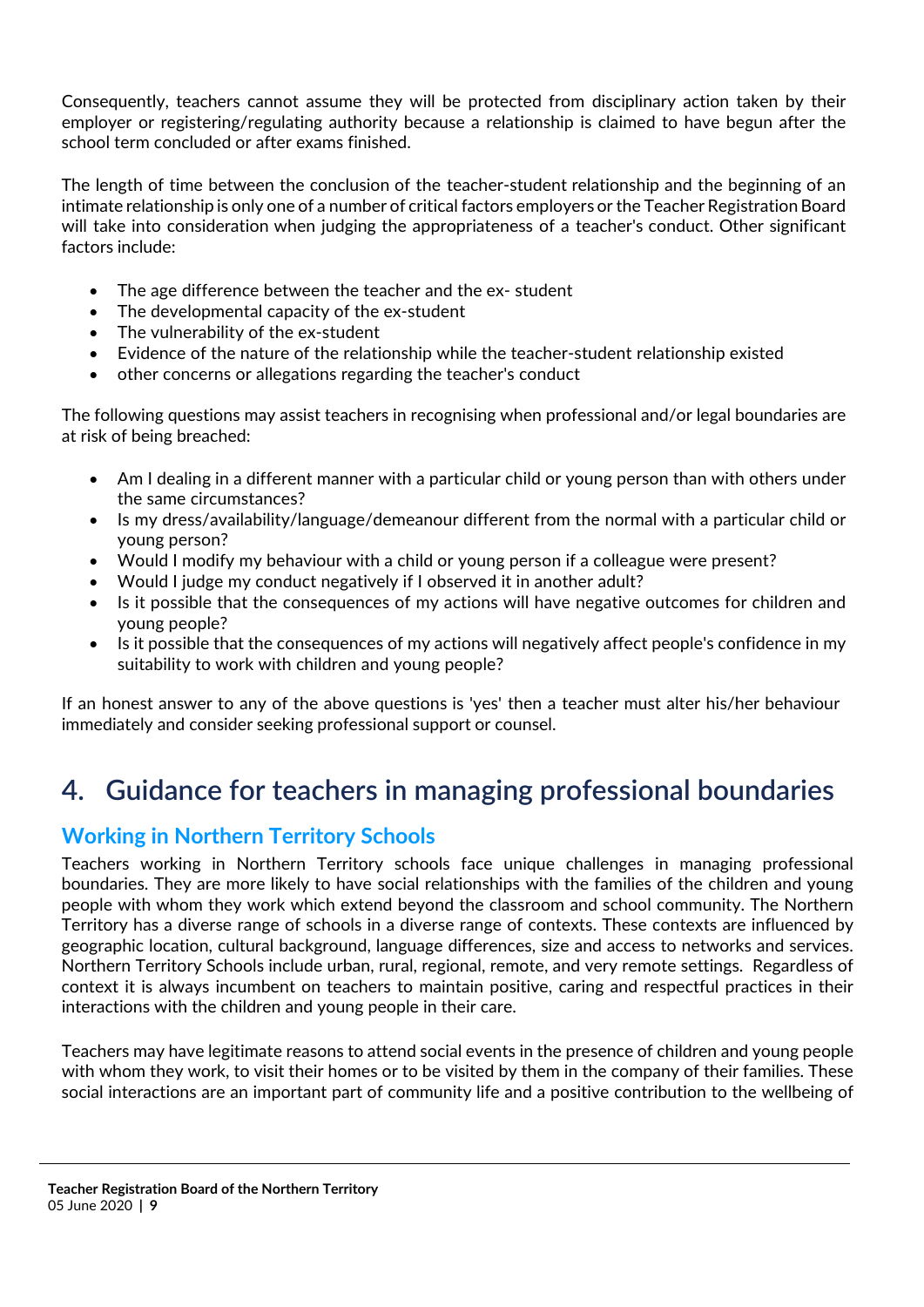teachers working in Northern Territory schools. Following the advice below will assist teachers to enjoy these social interactions while maintaining their professional responsibilities.

Guiding principles for teachers managing these situations include:

- Communicate information regarding social interactions with their students to the families of those children.
- Avoid being alone with children and young people in these situations.
- Ensure behaviour does not give others reason to question their suitability to work with children and young people and does not create discomfort for children and young people in their learning relationship.
- Note that consuming alcohol may lessen capacity to judge when a professional boundary is at risk.
- Avoid discussing matters relating to the workplace in a social settings and use professional judgement when discussing children and young people's learning or social progress.
- Discuss any concern about whether or not a situation may be compromising or breaching a professional relationship with the site leader and an approved plan of action followed

#### **Social media and Social networking**

Teachers in education settings are expected to model responsible and respectful conduct for the children and young people with whom they work under the conditions of their employment. Teachers need to consider the electronic social environments they utilise as part of this community and employer expectation.

The internet does not provide the privacy or control assumed by many users. Teachers must appreciate that no matter what protections they place around access to their personal sites their digital postings are still at risk of reaching an unintended audience and being used in ways that could complicate or threaten their employment. Teachers must be aware of the following expectations in considering their use of social networking sites:

- They have considered the information and images of them available on their sites and are confident that these represent them in a way that is acceptable to their role in working with children and young people.
- They do not have children or young people in their education community as 'friends' on their personal/private sites.
- Comments on a teacher's personal site about their workplace, work colleagues or children or young people must not be of a nature that would cause hurt or embarrassment to others, risk claims of libel or harm the reputation of the workplace, their colleagues or children and young people.

#### **Managing privacy expectations**

Children and young people will often assume a high level of confidentiality when disclosing serious issues of a personal nature or reporting harassment or bullying. For these reasons, teachers need to find a careful balance between respecting the sensitive and private nature of information shared and the professional's duty of care obligations for the safety and wellbeing of the child or young person. Teachers should utilize people such as school counsellors, guidance officers and wellbeing officers where this is an option. Teachers must be familiar with the Northern Territory Mandatory Reporting requirements.

Teachers working in boarding houses face particular challenges in providing a 'home-like' environment for children and young people in ways that do not compromise their professional boundaries or the welfare of children and young people.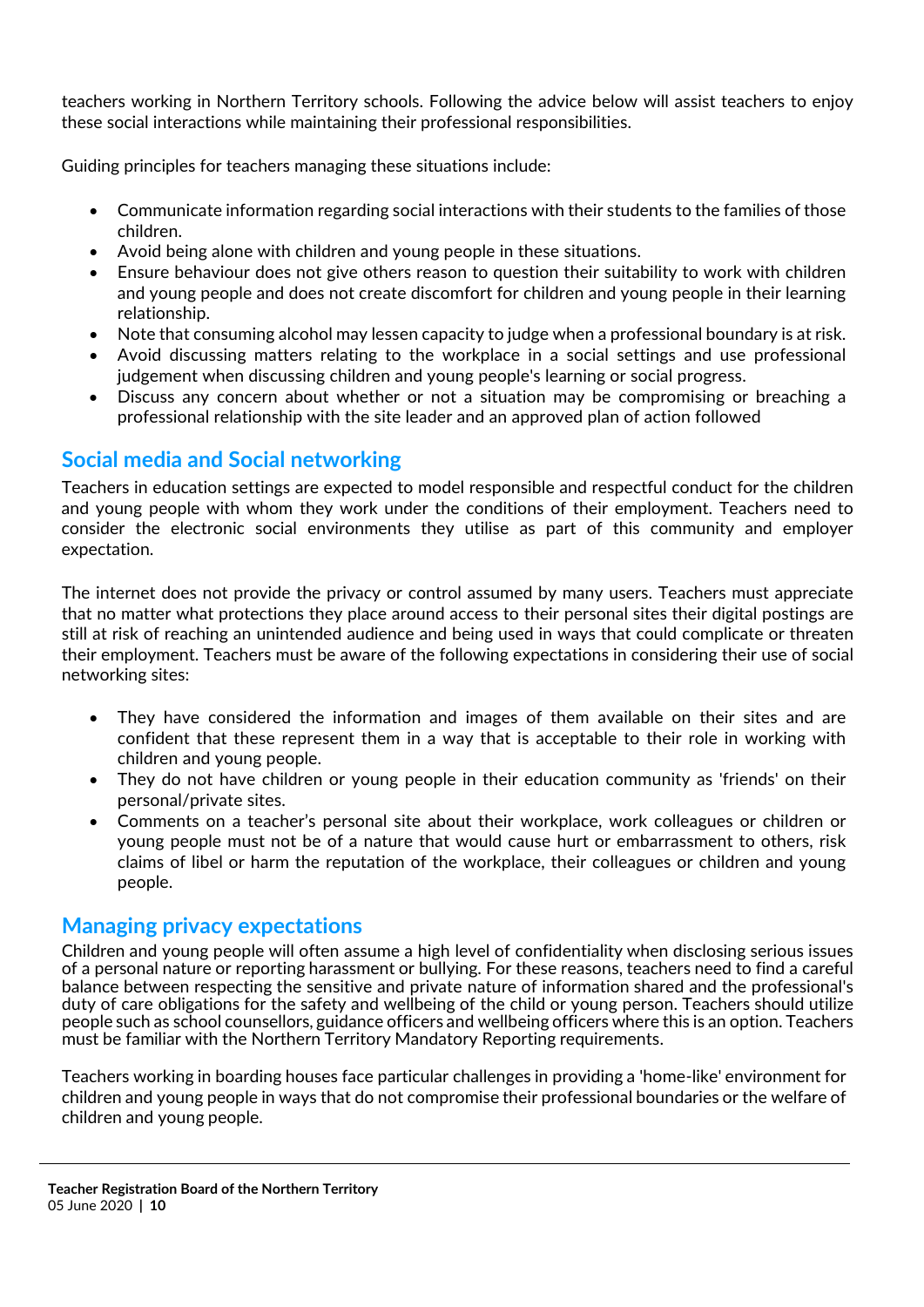#### **Working one-to-one with children and young people**

The following summary of expectations applies to all situations where teachers are providing one-toone learning assistance or feedback, behaviour assistance/monitoring, testing or assessment.

| Make it public                                                                                                                                                                                                   | Make it authorised                                                                                  | Make it timely                                                                                                          |
|------------------------------------------------------------------------------------------------------------------------------------------------------------------------------------------------------------------|-----------------------------------------------------------------------------------------------------|-------------------------------------------------------------------------------------------------------------------------|
| • The more visible, public and<br>busy the location the better.<br>• Use the site's authorised IT<br>systems.<br>• Do not use personal email<br>or websites to communicate<br>with children and young<br>people. | • Parents must be informed/<br>give consent<br>• Activity must be authorised<br>by the site leader. | • As far as possible, provide<br>support during normal work<br>hours,<br>• Do not conduct excessively<br>long sessions. |

#### **Boarding houses**

Boarding houses should be relatively informal environments and ones where children and young people can receive respectful guidance and support from the adults in whose care they are placed. While this clearly involves the development of caring, and sometimes close, friendships it does not remove the teacher's responsibility to work within all the professional boundaries outlined in these guidelines and to follow its best practice advice.

The guidance on managing privacy, working one-to-one, appropriate physical contact, responding to inappropriate sexual behaviour of children or adults, using social network sites, non-physical interventions and the examples of professional boundary violations are all particularly pertinent to all teachers working in boarding houses.

Following these guidelines will support the important role boarding house staff play in the wellbeing of children and young people and enhance respectful relationships between children and young people and adults sharing a 'home away from home'.

#### **Conducting home visits**

There may be times when a home visit by a teacher is appropriate. Teachers must ensure they follow the specific home visiting protocols that apply to their local context. This may include utilizing Home Liaison Officers, Aboriginal and Islander Education Workers, and other staff as deemed appropriate. The key principle is that a home visit should place no one at unreasonable risk and that identified minor risks are consciously managed. A summary of general expectations is provided below:

| <b>Inform</b>  | • Home visits must be authorised and documented by the site leader<br>and the school must have information about when and where visits<br>are being undertaken and the expected return times. |
|----------------|-----------------------------------------------------------------------------------------------------------------------------------------------------------------------------------------------|
| <b>Prepare</b> | • All available information about the safety of the proposed visit must be<br>considered and risks managed<br>Inform parents of intended visit, where appropriate                             |
| <b>Protect</b> | • Do not enter the house if parents/guardians are not at home<br>• Speak with the student where the parent is present or clearly visible:<br>do not interview students in their bedrooms      |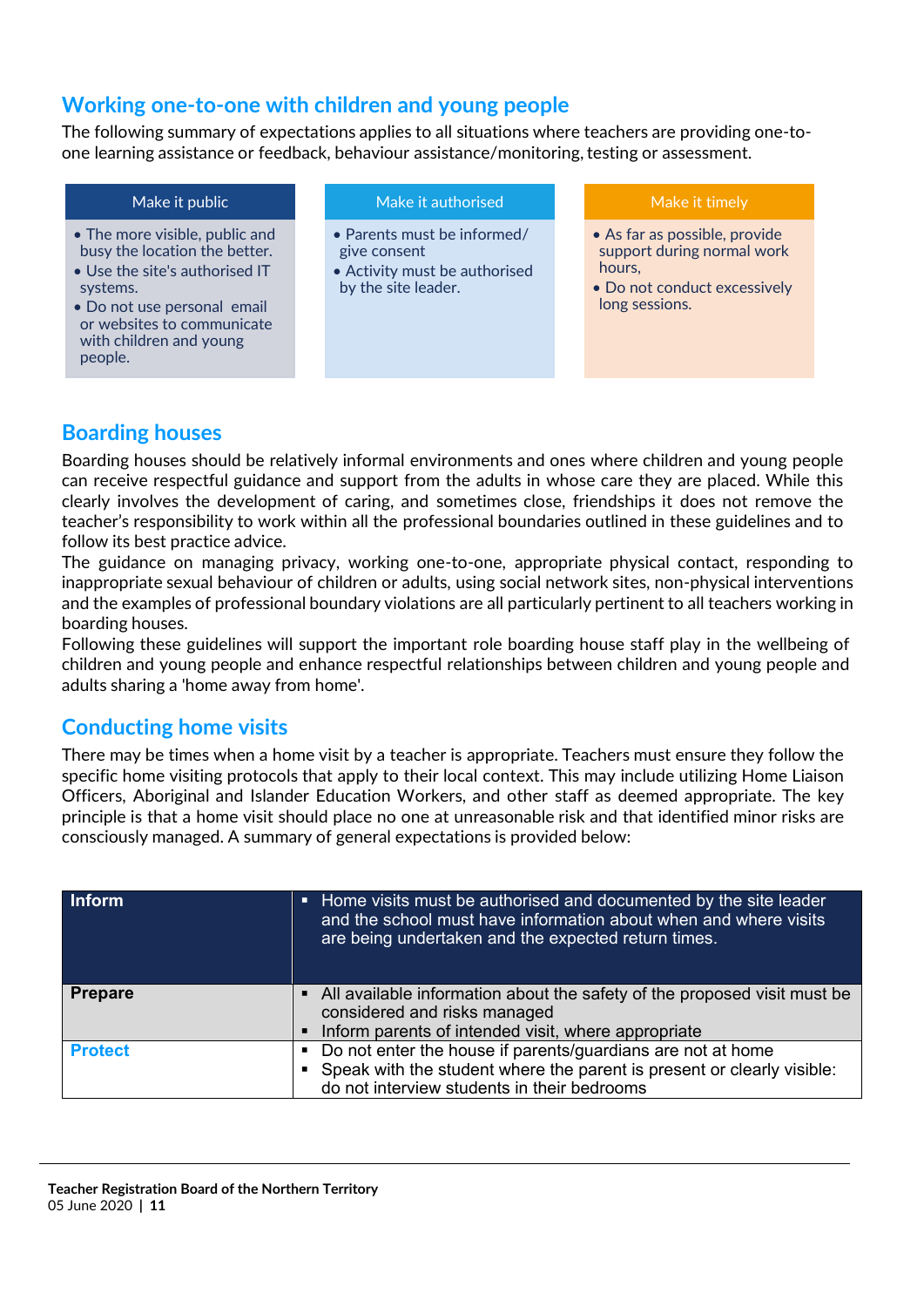## <span id="page-12-0"></span>**5. Reporting obligations of teachers**

#### **Suspected child abuse**

Teachers, like all persons in the Northern Territory, are required under the *Care and Protection of Children Act* to report any belief of harm to or exploitation of a child (or the likelihood of same) or a belief that a child is (or is likely to be) a victim of a sexual offence to the Territory Families Child Protection Hotline on 1800 700 250 or to NT Police on 131 444. Such a report must be made irrespective of who may be implicated whether the perpetrator is a colleague, friend, senior staff member, volunteer, parent, visitor or other child or young person.

The complexities of these situations are acknowledged. Nevertheless, teachers must manage their sensitivities or discomforts because their duty of care to the child or young person remains their paramount legal, professional and moral responsibility. Teachers need to ensure they fulfil their obligations as mandatory notifiers and act within their employer's guidelines and practices.

#### **Inappropriate behaviour**

Teachers may also observe behaviours in other adults they considerinappropriate or unprofessionalrather than something requiring a mandatory report. Teachers must ensure, through their site leader, that the adult concerned is made aware of the potential of his/her actions to impact negatively on children and young people, and on themselves. Professional advice of this kind may be particularly valuable to young or newly appointed teachers. The site leader must document what is discussed.

All teachers must take action if children and young people disclose information about inappropriate behaviours of other adults on the site. It is not acceptable to minimise, ignore or delay responding to such information. For the wellbeing of all members of the education community, the site leader should be informed as a matter of urgency and a report made by the teacher to the Territory Families Child Protection Hotline or Police, if appropriate.

#### **Behaviour of children and young people towards teachers and others**

Should a child or young person engage in inappropriate behaviour of a sexual nature, then immediate respectful steps must be taken to discourage the child or young person. The matter must be reported and documented promptly with the site leader and a plan of action developed to support the child or young person and relevant teacher.

Depending on the age/developmental capacity of the child or young person and contextual information, this plan of support may involve:

- Communication with parents.
- Referral to and liaison with specialist counsellors.
- Formalised support within the site, e.g. closer monitoring or supervision of the child or young person in his/her interactions with other children and young people.
- Referral to and liaison with an appropriate agency with disability-specific expertise.

Sometimes, the inappropriate sexual behaviour of younger children towards a teacher can form the basis of a belief that the child in question has been (or is likely to be) harmed, exploited or is the victim of a sexual offence. In these situations, teachers must: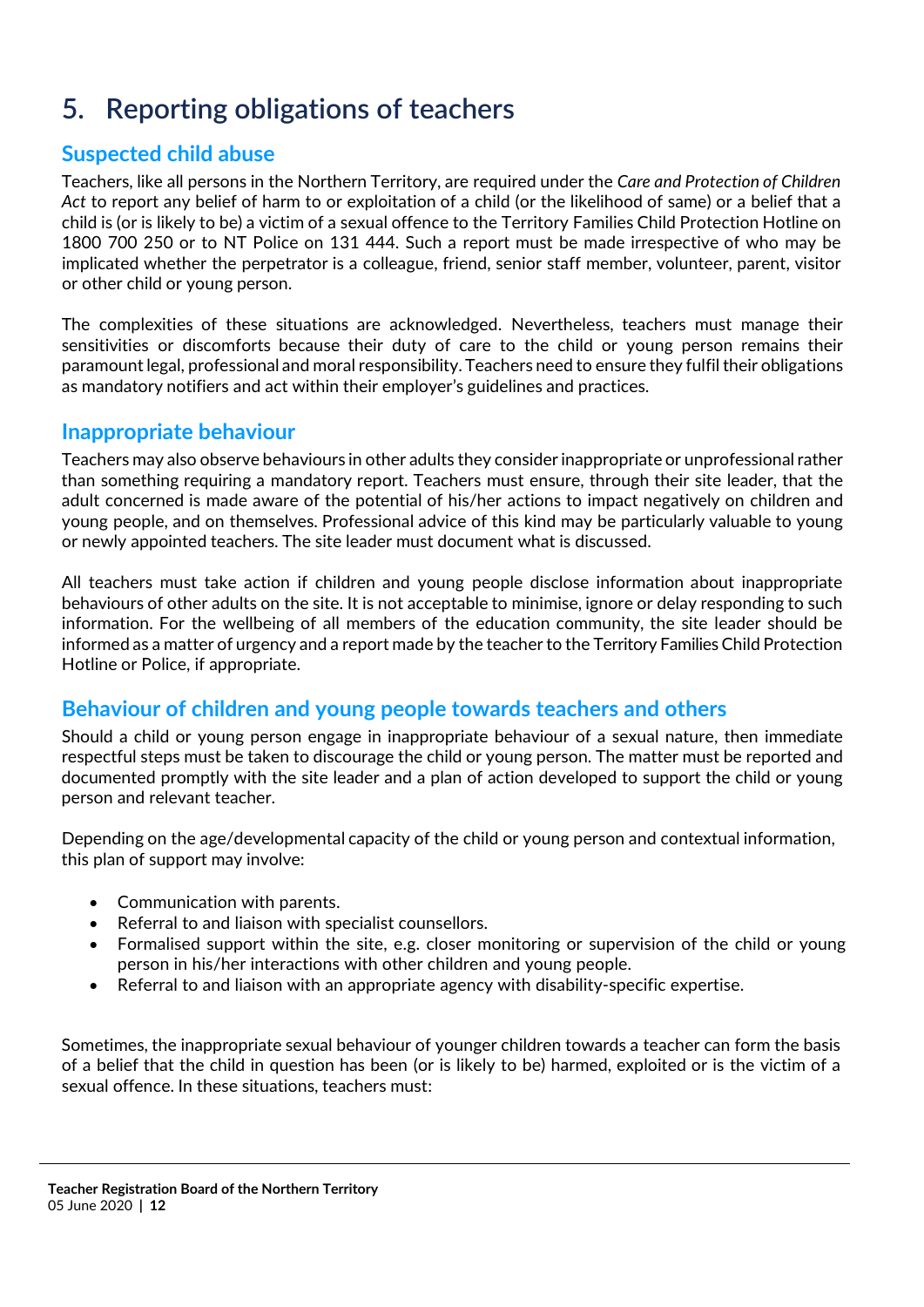- Make a mandatory notification to the Territory Families Child Protection Hotline on 1800 700 250 or to Police on 131 444
- Consider the safety of other children and young people with whom the child has contact

Some children and young people may actively seek a relationship with a teacher that would constitute an inappropriate relationship. In such circumstances, teachers are advised to immediately report the information to the site leader and seek assistance from a senior staff member, school counsellor or pastoral care coordinator to actively manage the situation in a way that respects the emotional wellbeing of the child or young person and provides support to the teacher. Examples of behaviours to be reported and addressed are:

- Receiving gifts of an inappropriate nature or at inappropriate times (e.g. not as part of end of the year gift giving that some children and families follow)
- Flirtatious gestures and comments
- Inappropriate social invitations
- Inappropriate touching or invasions of personal space
- Inappropriate postings using any medium
- Correspondence or communication that suggests or invites an inappropriate relationship

The teacher and site leader should document the incident that initially prompted the concern and the plan of action that has been established. Contact with parents is recommended unless there are reasonable grounds to believe that this will create serious risks for the child or young person. Sexual harassment-via any medium\* at any time or place-or assault of a teacher by a child or young person must be brought to the attention of the site leader and dealt with following the behaviour management guidelines and practices of the employer. Police involvement may be necessary. As a part of this response, consideration must also be given to the most appropriate counselling and support that can be provided to the child or young person and family. It is important to use these incidents as opportunities to organise meaningful interventions that address early sexual and other offending behaviours. Including postings on websites or through social media, whether 'private' or not.

## <span id="page-13-0"></span>**6. Good practice for teachers**

#### **Appropriate physical contact**

At times, teachers will be required to give practical assistance to a child or young person who is hurt or needs particular assistance or encouragement. Examples of appropriate physical contact are:

- Administration of first aid.
- Supporting children and young people who have hurt themselves.
- Assisting with the toileting and personal care needs of a disabled child or young person (following individual plans for children and young people with previously negotiated with parents).
- Non-intrusive gestures to comfort a child or young person who is experiencing grief and loss or distress, such as a hand on the upper arm or upper back.
- Non-intrusive touch (e.g. congratulating a child or young person by shaking hands or a pat on the upper arm or back). Teachers should remember the importance of accompanying such touch with positive and encouraging words.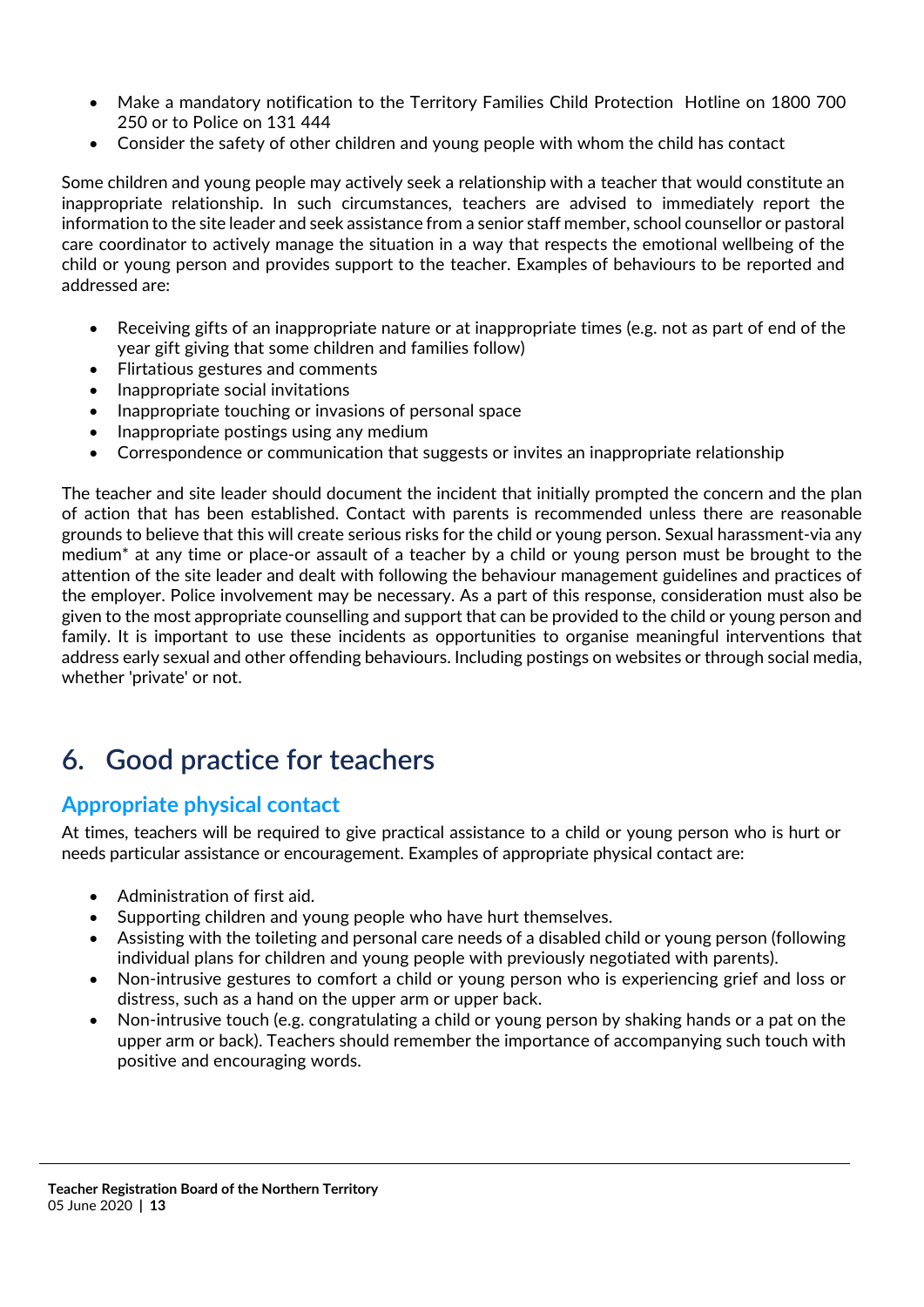#### **Appropriate relationships**

The National Association for the Prevention of Child Abuse and Neglect (NAPCAN) provide the following guidelines for how teachers can contribute to the care and protection of children and young people in their community:

#### **TEACHERS PLAY THEIR PART TO PROTECT AND CARE FOR CHILDREN AND YOUNG PEOPLE IN THEIR COMMUNITY BY BUILDING RELATIONSHIPS WITH THEIR STUDENTS AND SHOWING THAT THEY RESPECT AND VALUE THEM.**

#### **As a teacher, in the classroom you can:**

Retrieved from: https://www.napcan.org.au/tips-for-playing-your-part/#1533621831

- Build positive relationships with the students in your class. By being approachable and listening to them, you show young people that they are important and that you care.
- Include students in planning: by listening to what young people have to say on issues that affect them (such as their education), you will work to ensure that they feel heard and that you can appropriately address their needs.
- Share details of local youth events and services by setting up an information board or online network within your classroom or school. Encourage help seeking behaviour by discussing the role of community services and how young people can access them.
- Have discussions about difficult topics such as bullying, exam stress, mental health and different types of abuse. Ensure conversations aim to develop young people's strengths and resilience.
- Be aware of the signs children and young people may show that are indicators of child abuse and neglect and further inform yourself of the mandatory reporting principles.
- Consider facilitating education on child abuse and violence prevention.

#### **Good practice with school-age children and young people**

The following are examples of good practice with regards to interaction with school age children and young people:

- Seek children and young people's permission to touch (keeping in mind that a highly distressed child or young person may be incapable of expressing their wishes).
- Avoid being with a child or young person in a one-to-one, out of sight situation, and avoid touching a child or young person in such a situation.
- Do not presume that physical contact is acceptable to a particular child or young person. Even non- intrusive touch may be inappropriate if a child or young person indicates he/she does not wish to be touched.
- Respect and respond to signs that a child or young person is uncomfortable with touch.
- Use verbal directions rather than touch (e.g. ask a child or young person to move in a particular way, rather than physically place the child or young person in the required position). Use this approach for demonstrations in dance, sport, music and drama.
- Where touch is essential for safety reasons (e.g. with aquatic or gymnastic instruction), always tell the child or young person that you need to hold him/her in a particular way and seek his/her permission to do so.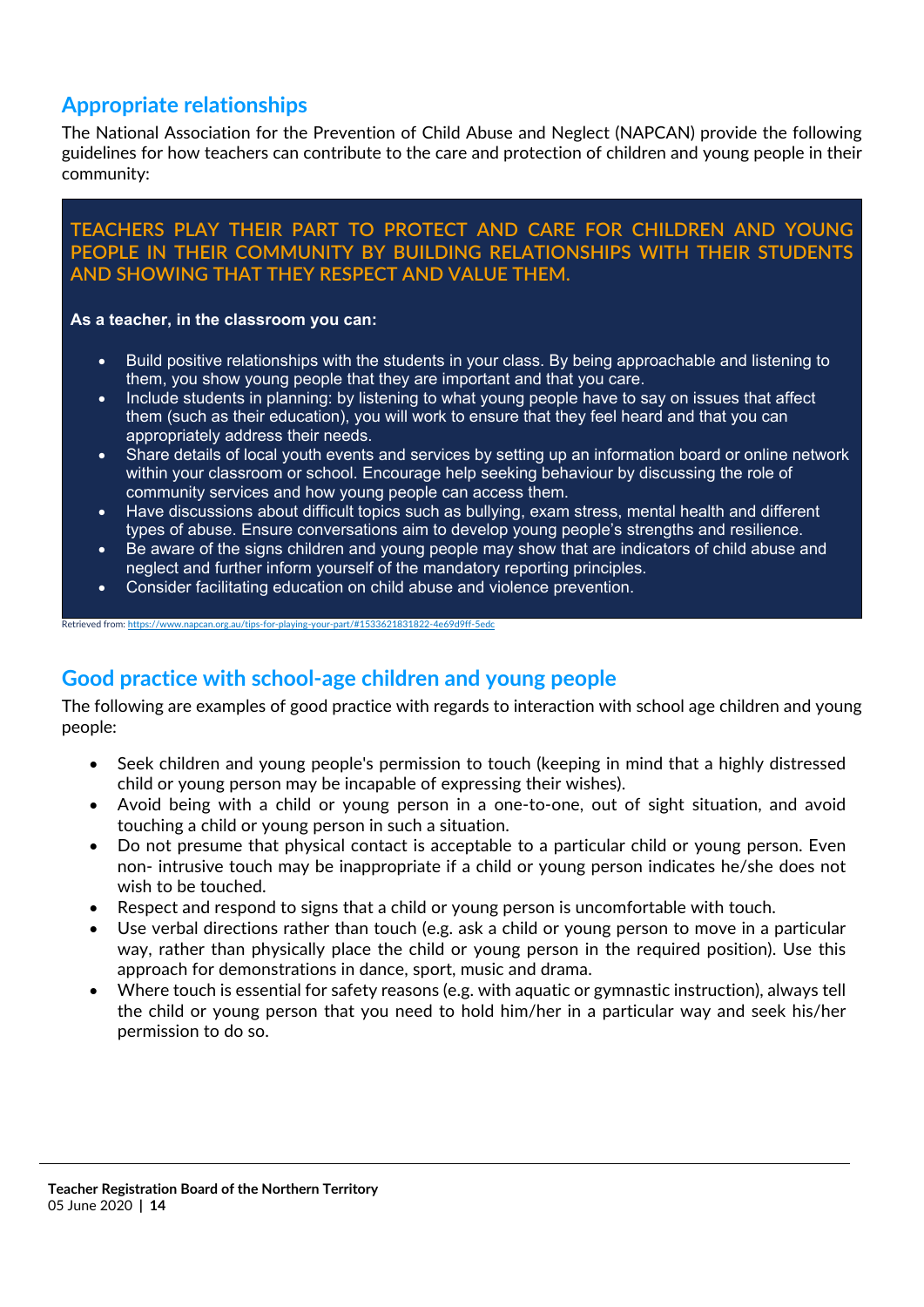#### **Good practice with children prior to school age**

In situations where teachers are working with children prior to school age, teachers may be involved in toileting children, changing their clothes and comforting them for a range of distresses normal to the age group. In providing such care, teachers must be aware of the following good practice:

- When children indicate they want comfort, ensure that it is provided in a public setting and that it is in keeping with the guidelines provided above.
- Signs of discomfort in children such as stiffening, pulling away or walking away should be respected. In these situations the child must continue to be observed/ monitored until his/her distress is managed.
- Children must not be left in states of high distress for long periods. Parents need to be contacted under these circumstances.
- Teachers must follow the site's toileting and nappy changing policy and individual toileting plans where these have been documented with parents.

#### **Non-physical intervention in managing behaviour**

Non-physical intervention is the recognised means of managing the behaviour of children and young people. Where a problem with a child or young person's behaviour becomes apparent, non-physical interventions include:

- Directing other children and young people to move away from the situation.
- Talking with the individual child or young person (asking the child or young person to stop the behaviour, and telling the child or young person what will happen if he/she does not stop).
- Directing the child or young person to a safe place.
- Directing other children and young people to a safe place.
- Sending for assistance from other staff, or in extreme cases, the police.

Use of verbal directions is always preferred to physical intervention. It is not appropriate to make physical contact with a child or young person (e.g. pushing, grabbing, poking, pulling) in order to ensure they comply with directions. Teachers must not engage in conduct which might cause physical or emotional harm to children and young people.

Interventions in managing behaviour need to occur in accordance with employer's policies, guidelines and practices.

#### **Physical restraint where a child, young person or adult's safety is threatened**

Teachers may make legitimate use of physical restraint if all non-physical interventions have been exhausted or are impossible in the circumstances and a child or young person is:

- Attacking another child or young person or adult.
- Posing an immediate danger to him/herself or others.

Unless someone's safety is clearly threatened teachers are to use physical restraint only as a last resort and not as a response to:

- Property destruction.
- Disruption to the education or care activity.
- Refusal to comply.
- Verbal threats.
- Leaving a classroom or the school.
- Maintain good order.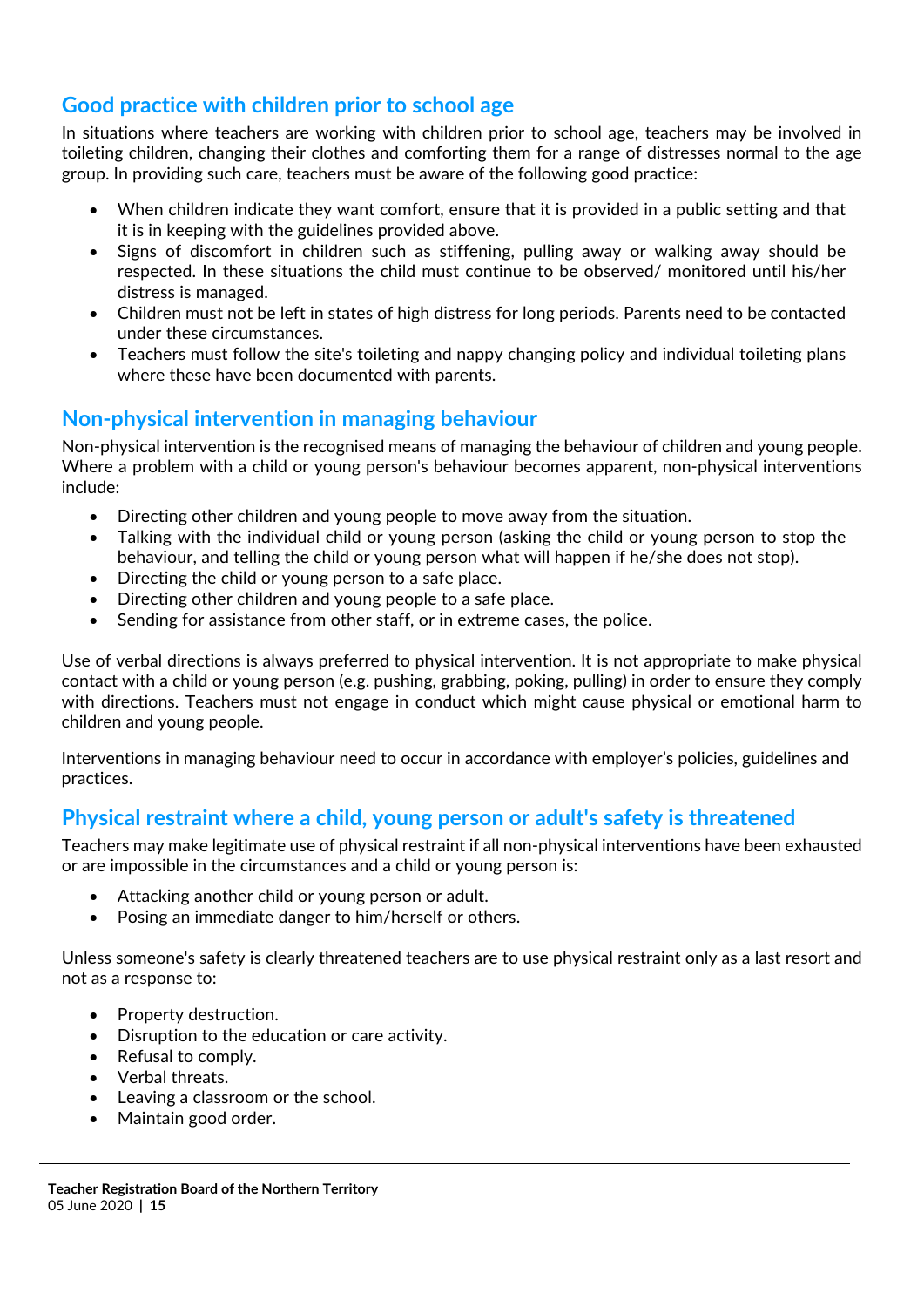Use of appropriate physical force may be permitted to ensure that the employer's duty of care to protect children and young people and staff from foreseeable risks of injury or harm is met. Common law defences such as self-defence and defence of others remain legitimate reasons for the use of physical restraint. All people have the right to defend themselves against an attack provided they do not use a disproportionate degree of force to do so.

It may be a valid decision for teachers not to use physical restraint in a situation involving several children and young people, or a physically larger child or young person, where the teacher believes that doing so would increase the likelihood of injury to themselves. In such cases, the teacher must direct other children and young people away from danger and seek immediate help from other staff or police. Teachers are not expected to place their own safety at risk in responding to violence or aggression in others and are supported by Workplace Health and Safety legislation in making this judgment.

#### **Safe practice when using physical restraint**

The use of restraint with a child or young person in situations where the safety of others is threatened is to prevent injury. The restraint must be reasonable in the particular circumstances and must be in proportion to the circumstances of the incident. It must always be the minimum force needed to achieve the desired result, and take into account the age, stature, disability, understanding and gender of the child or young person. For example, if restraining a female, care should be taken to avoid contact with breasts. Restraint should cease as soon as there is no longer a clear safety threat. Records of restraint and incidents resulting in restraint must be kept in accordance with the employer's policies, guidelines and practices.

### <span id="page-16-0"></span>**7. Working with children and young people with additional needs or disabilities**

All sections of this document require careful interpretation when applied to children and young people with additional needs or disabilities. For example, children and young people with intellectual disabilities may engage in a much wider range of physical behaviours towards teachers and other children and young people as a result of their disability. Similarly, teachers may need to engage more often in physical contact with these children and young people as a means of meeting their duty of care to them.

Teachers need to be more vigilant and thoughtful in their physical interactions with children and young people with additional needs or disabilities. Children and young people with disabilities have an increased reliance on the adults providing their care to protect them from harm. Immediately reporting any inappropriate behaviour towards children and young people from other adults is a critical obligation of teachers and one that must not be delayed, minimised or delegated (see ' Reporting obligations of teachers section ').

Specialised staff may be available to support children and young people with disabilities or needs through various forms of education adjustment plans. The common features of these plans are that they involve all people who work with the child or young person on a regular basis, including other service providers, and they document the agreed strategies that are to be used in supporting the needs of the child or young person. The possibility of restraint and the nature of that restraint for children and young people must be addressed in the education adjustment plan as must alternative strategies for preventing harm to others. The plan process should involve the child or young person as far as possible. Teachers likely to need to use physical restraint should access training specific to that requirement.

**Teacher Registration Board of the Northern Territory**  05 June 2020 **| 16**